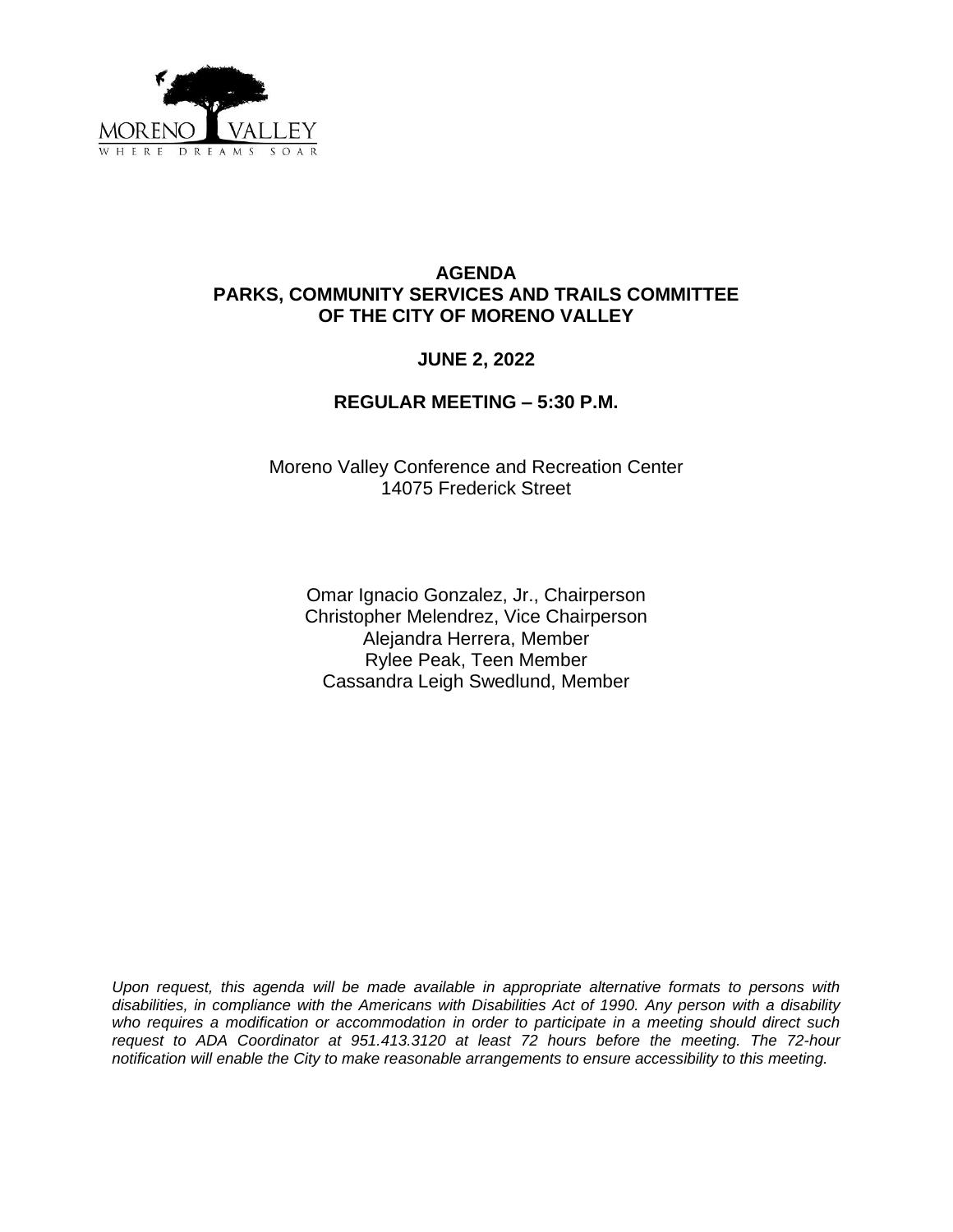### **AGENDA PARKS, COMMUNITY SERVICES AND TRAILS COMMITTEE OF THE CITY OF MORENO VALLEY**

# **CALL TO ORDER**

## **PLEDGE OF ALLEGIANCE**

**ROLL CALL**

### **INTRODUCTIONS**

PUBLIC COMMENTS **ON MATTERS ON THE AGENDA** WILL BE TAKEN UP AS THE ITEM IS CALLED FOR BUSINESS. Those wishing to speak may do so at that time. There is a three-minute limit per person. All remarks and questions shall be addressed to the presiding officer or to the Committee and not to any individual Committee member, staff member or other person.

PUBLIC COMMENTS **ON MATTERS NOT ON THE AGENDA** UNDER THE JURISDICTION OF THE PARKS, COMMUNITY SERVICES AND TRAILS COMMITTEE WILL BE HEARD PRIOR TO PARKS, COMMUNITY SERVICES AND TRAILS COMMITTEE REPORTS AND CLOSING COMMENTS. Those wishing to speak may do so at that time. There is a three-minute limit per person. All remarks and questions shall be addressed to the presiding officer or to the Committee and not to any individual Committee member, staff member or other person.

All items listed under the Consent Calendar are considered to be routine and noncontroversial, and may be enacted by one motion unless a member of the Committee or staff requests that an item be removed for separate action. Items withdrawn for report/discussion will be heard after the Consent Calendar.

### **A. CONSENT CALENDAR**

# **A1. REVIEW AND DISCUSS PARKS, COMMUNITY SERVICES AND TRAILS COMMITTEE MEETING MINUTES OF MAY 5, 2022**

- **B. ITEMS REMOVED FROM CONSENT CALENDAR FOR DISCUSSION FOR SEPARATE ACTION**
- **C. DISCUSSION CALENDAR**
	- **C1. PRESENTATION OF SPORTS DIVISION**

**Oral Report**